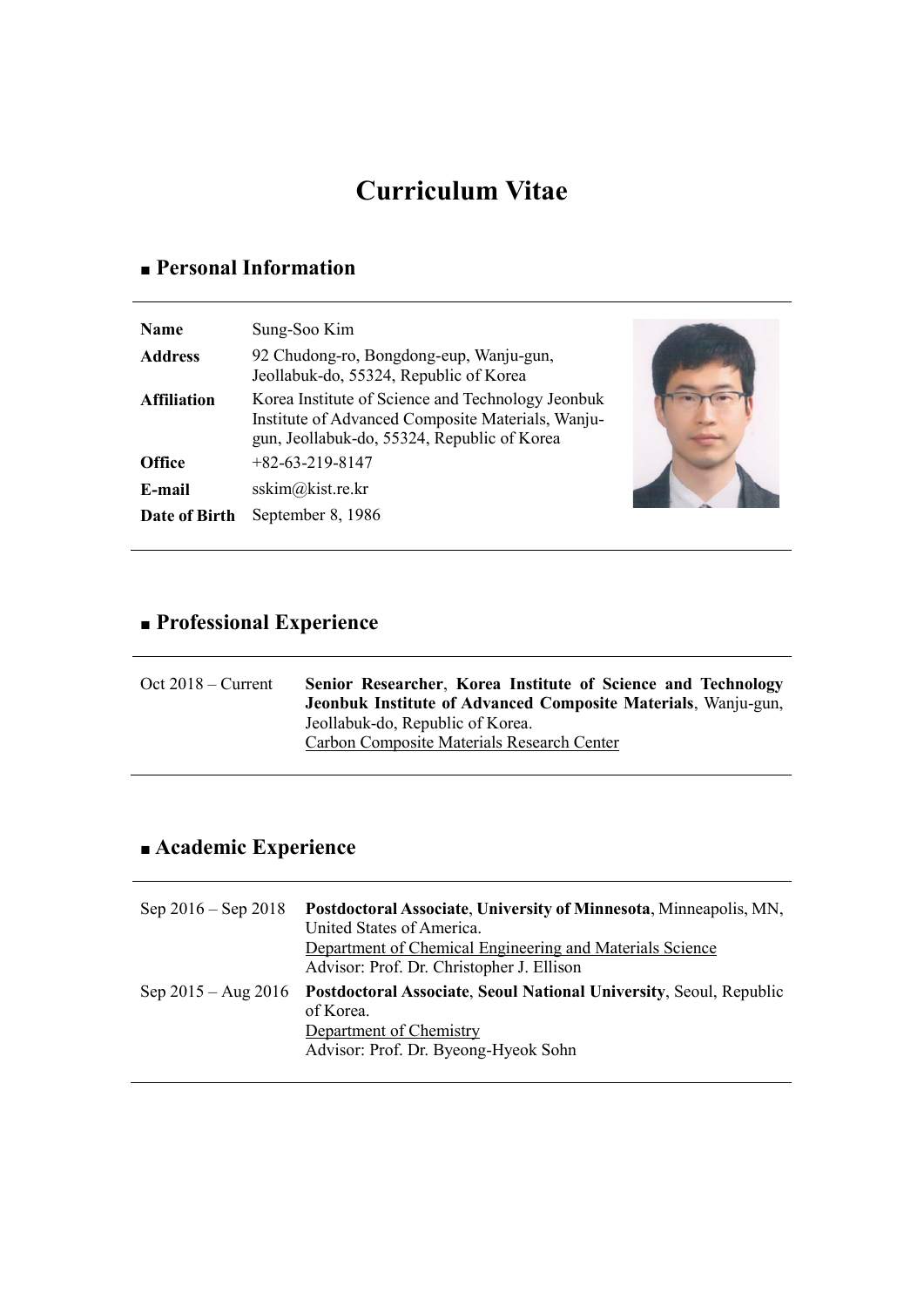### **■ Educational Background**

|                     | Mar 2009 – Aug 2015 Ph.D. in Chemistry, Seoul National University.<br>Department of Chemistry (division of polymer chemistry)<br>Dissertation Title: Arrays of ordered nanostructures synthesized from<br>diblock copolymers and their micelles for large-area graphene<br>nanopatterning<br>Advisor: Prof. Dr. Byeong-Hyeok Sohn |
|---------------------|-----------------------------------------------------------------------------------------------------------------------------------------------------------------------------------------------------------------------------------------------------------------------------------------------------------------------------------|
| Mar 2005 – Feb 2009 | B.S. in Chemistry, Seoul National University.                                                                                                                                                                                                                                                                                     |
| (double major)      | Department of Chemistry<br><b>B.S. in Physics, Seoul National University.</b>                                                                                                                                                                                                                                                     |
|                     | Department of Physics and Astronomy                                                                                                                                                                                                                                                                                               |

## **■ Theses**

- [1] Kim, S.-S. Arrays of ordered nanostructures synthesized from diblock copolymers and their micelles for large-area graphene nanopatterning. Ph.D. Dissertation, Seoul National University, Seoul, 2015.
- [2] Kim, S.-S. Concentration of  $Ca^{2+}$  measured by Cameleon based on fluorescence resonance energy transfer (FRET) spectroscopy. B.S. Thesis (Chemistry), Seoul National University, Seoul, 2009.
- [3] Kim, S.-S. Application of polymer nanocomposite to photovoltaic cells. B.S. Thesis (Physics), Seoul National University, Seoul, 2009.

#### **■ Honors and Awards**

2014 Best presenter award, The Polymer Society of Korea. 2013 Best poster award, Germany-Korean Polymer Symposium (GKPS). 2011 Best poster award, Institute of Electrical and Electronics Engineers (IEEE) Nanotechnology Materials and Device Conference (NMDC). 2011 Kwanjeong educational foundation scholarship 2009 Graduation with honor (*Summa Cum Laude*), Seoul National University. 2006, 2009 Prize for exceptional performance, College of Natural Sciences, Seoul National University. 2005–2010 National science & technology scholarship, the Ministry of Education, Science, and Technology, Republic of Korea.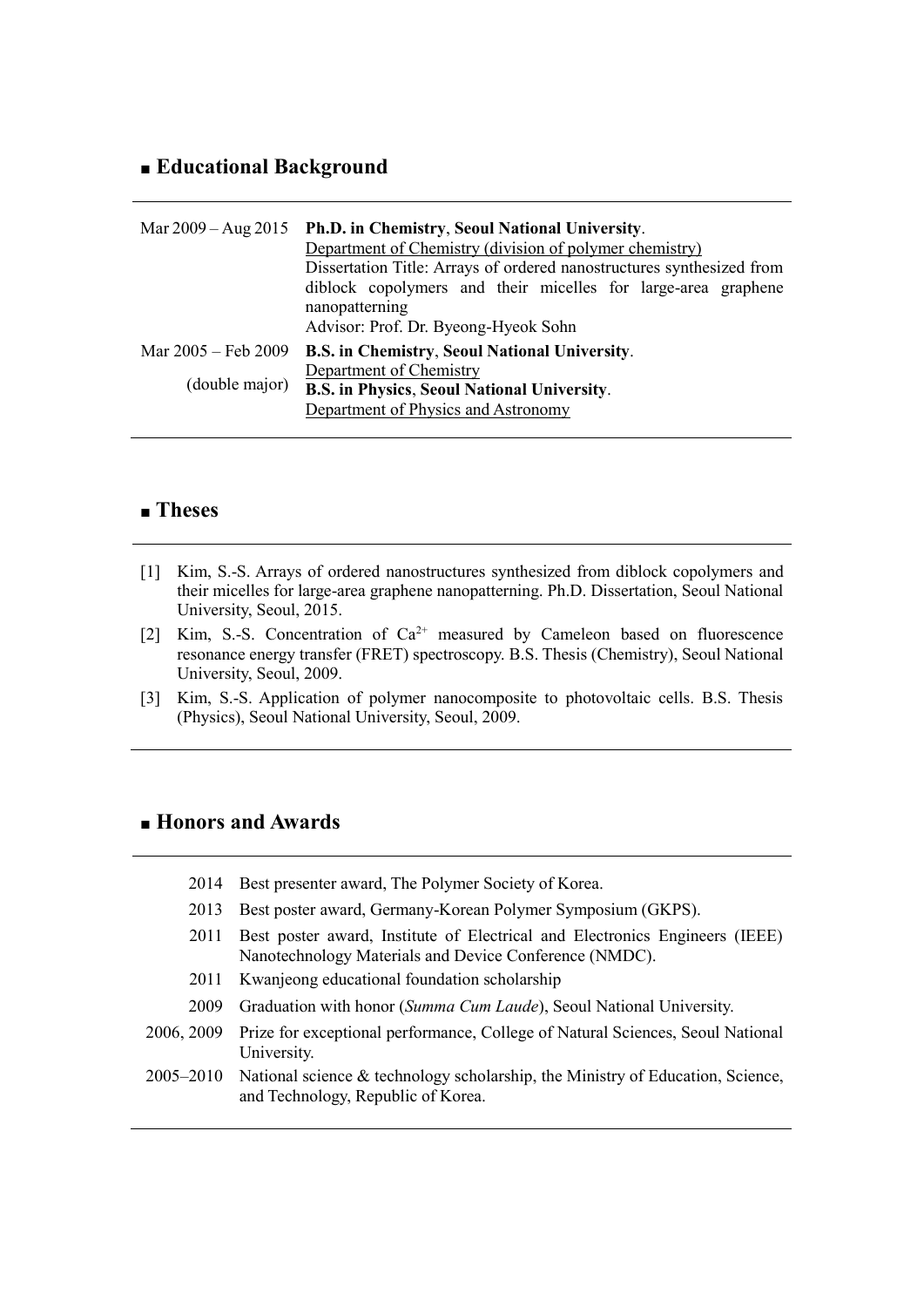#### **■ List of Peer-Reviewed Publications (latest publication first)**

( † indicates the equal contribution as co-first authors.; \* for corresponding authors.)

- [33] Jang, M.<sup>†</sup>; Shin, H. Y.<sup>†</sup>; Jang, D.; Jo, S. M.; Kim, S.; <u>Kim, S.-S.\*</u> All-lignin-based thermoset foams via azide-alkyne cycloaddition and their fire resistance after oxidation *ACS Appl. Polym. Mater.* **2022**, *4* (4), 2712-2723.
- [32] Kim, J. Y.; Choi, Y.; Choi, J.; Kim, Y.-J.; Kang, J.; Kim, J. P.; Kim, J. H.; Kwon, O.; Kim, S.-S.; Kim, D. W.\* Graphene nanoribbon/carbon nanotube hybrid hydrogel: rheology and membrane for ultrafast molecular diafiltration. *ACS Appl. Mater. Interfaces* **2022**, *14* (9), 11779-11788.
- [31] Choi, J.; Yang, I.; <u>Kim, S.-S.\*;</u> Cho, S. Y.\*; Lee, S.\* Upcycling plastic waste into high value-added carbonaceous materials. *Macromo. Rapid Commun.* **2022**, *43* (1), 2100467.
- [30] Lee, G.; Lee, M. E.; Kim, S.-S.; Joh, H.-I.; Lee, S.\* Efficient upcycling of polypropylene-based waste disposable masks into hard carbons for anodes in sodium ion batteries. *J. Ind. Eng. Chem.* **2022**, *105*, 268-277.
- [29] Lau, C. M. †; Kim, S.-S. †; Lillie, L.; Tolman, W. B.\*; Reineke, T. M.\*; Ellison, C. J.\* Structural Basis for the Different Mechanical Behaviors of Two Chemically Analogous, Carbohydrate-derived Thermosets. *ACS Macro Lett.* **2021**, *10* (5), 609-615.
- [28] Choi, S. E.; Kim, S.-S.; Choi, E.; Kim, J. H.; Choi, Y.; Kang, J.; Kwon, O.; Kim, D. W.\* Structural basis for the different mechanical behaviors of two chemically analogous, carbohydrate-derived thermosets. *Sci. Rep.* **2021**, *11*, 9518.
- [27] Kang, D.<sup>†</sup>; Lee, Y.<sup>†</sup>; Park, K. H.; Bae, J.-S.; Jo, S. M.; <u>Kim, S.-S.\*</u>; Carbon fibers derived from oleic acid-functionalized lignin via thermostabilization accelerated by UV irradiation. *ACS Sustainable Chem. Eng.* **2021**, *9* (14), 5204-5216.
- [26] Lee, Y.; Lee, D. H.; Kim, B.-J.; Chung, Y.-S.; Kim, S.-S.\*; Lee, S.\* Enhancing physical properties of mesophase pitch-based graphite fibers by modulating initial stabilization temperature. *J. Ind. Eng. Chem.* **2021**, *94*, 397-407.
- [25] Choi, Y.; <u>Kim, S.-S.;</u> Kim, J. H.; Kang, J.; Choi, E.; Choi, S. E.; Kim, J. P.; Kwon, O.; Kim, D. W.\* Graphene oxide nanoribbon hydrogel: viscoelastic behavior and use as a molecular separation membrane. *ACS Nano* **2020**, *14* (9), 12195-12202..
- [24] Koh, J. H.; Zhu, Q.; Asano. Y.; Maher, M. J.; Ha, H.; Kim, S.-S.; Cater, H. L.; Mapesa, E. U.; Sangoro, J. R.; Ellison, C. J.; Lynd, N. A.; Grant Willson, C.\* Unusual thermal properties of certain poly(3,5-disubstituted styrene)s. *Macromolecules* **2020**, *53* (13), 5504-5511.
- [23] Choi, J.; Kim, S.-S.; Chung, Y.-S.; Lee. S.\* Evolution of structural inhomogeneity in polyacrylonitrile fibers by oxidative stabilization. *Carbon* **2020**, *165*, 225-237.
- [22] Kim, S.-S.<sup>†</sup>; Lau, C. M.<sup>†</sup>; Lillie, L. M.; Tolman, W. B.\*; Reineke, T. M.\*; Ellison, C. J.\* Degradable thermoset films and fibers from carbohydrate-derived diols via thiol−ene photopolymerization*. ACS Appl. Polym. Mater.* **2019**, *1* (11), 2933-2942.
- [21] Kang, H.; Kim, S.-S.; Yoo, S. I.\*; Sohn, B.-H.\* Dichroic plasmon superstructures of Au nanorods over macroscopic areas via directed self‐assemblies of diblock copolymers. *Adv. Mater. Interfaces* **2019**, *6* (22), 1901257.
- [20] Kim, G.; Kim, S.-S.; Jeon, J.; Yoon, S. I.; Hong, S.; Cho, Y. J.; Misra, A.; Ozdemir, S.; Ghazaryan, D.; Holwill, M.; Mishchenko, A.; Andreeva, D. V.; Kim, Y.-J.; Jeong, H.-Y.; Jang, A.-R.; Chung, H.J.; Geim, A. K.; Novoselov, K. S.\*; Sohn, B.-H.\*; Shin, H. S.\* Planar and van der Waals heterostructures for vertical tunnelling single electron transistors. *Nat. Commun.* **2019**, *10*, 230*.*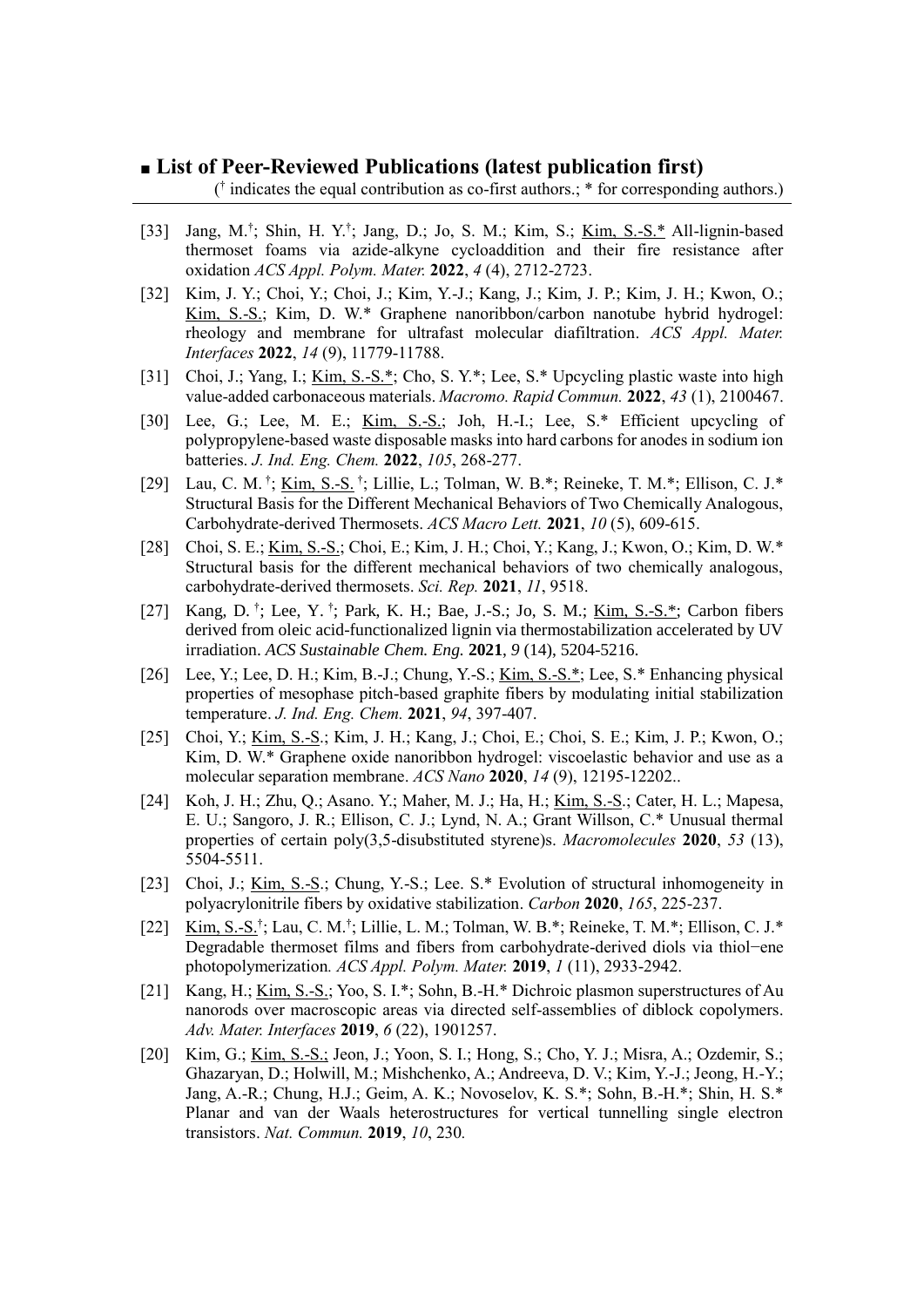- [19] Bratton, A. F.; Kim, S.-S.; Ellison, C. J.; Miller, K. M.\* Thermomechanical and conductive properties of thiol-ene poly(ionic liquid) networks containing backbone and pendant imidazolium groups. *Ind. Eng. Chem. Res.* **2018**, *57* (48), 16526-16536.
- [18] Xu, J.; Eagan, J. M.; Kim, S.-S.; Pan, S.; Lee, B.; Klimovica, K.; Jin, K.; Lin, T.-W.; Howard, M. J.; Ellison, C. J.; LaPointe, A. M.\*; Coates, G. W.\*; Bates, F. S.\* Compatibilization of isotactic polypropylene (*i*PP) and high-density polyethylene (HDPE) with *i*PP–PE multiblock copolymers. *Macromolecules* **2018**, *51* (21), 8585- 8596*.*
- [17] Jin, K; Kim, S.-S.; Xu, J.; Bates, F. S.\*; Ellison, C. J.\* Melt-blown cross-linked fibers from thermally reversible diels–alder polymer networks. *ACS Macro Lett.* **2018**, *7* (11), 1339-1345.
- [16] Kim, S.-S.; Ha, H.; Ellison, C. J.\* Soybean oil-based thermoset films and fibers with high biobased carbon content via thiol-ene photopolymerization. *ACS Sustainable Chem. Eng.* **2018**, *6* (7), 8364-8373*.*
- [15] Kim, S.-S.\*; Kang, D.; Sohn, B.-H.\* Fabrication of size-controlled nanoring arrays by selective incorporation of ionic liquids in diblock copolymer micellar cores. *Nanotechnology* **2017**, *28* (22), 225303.
- [14] Oh, H.; Jo, J.; Tchoe, Y.; Yoon, H.; Lee, H. H.; Kim, S.-S.; Kim, M.; Sohn, B.-H.; Yi, G.-C.\* Centimeter-size epitaxial h-BN films, *NPG Asia Mater.* **2016**, *8*, e330*.*
- [13] Lee, S.; Jang, S.; Kim, K.; Jeon, J.; <u>Kim, S.-S.</u>; Sohn, B.-H.\* Branched and crosslinked supracolloidal chains with diblock copolymer micelles having three well-defined patches. *Chem. Commun.* **2016**, *52* (60), 9430-9433.
- [12] Kim, S.-S.; Sohn, B.-H.\* Catalytic tailoring of large-area reduced graphene oxide by tunable arrays of Pt nanostructures synthesized from self-assembling diblock copolymers. *Carbon* **2016**, *107*, 124-131*.*
- [11] Kim, S.-S.; Sohn, B.-H.\* Template-assisted self-assembly of diblock copolymer micelles for non-hexagonal arrays of Au nanoparticles*. RSC Adv.* **2016**, *6* (47), 41331- 41339*.*
- [10] Kim, S.-S.<sup>†</sup>; Park, M. J.<sup>†</sup>; Kim, J.-H.; Ahn, G.; Ryu, S.; Hong, B. H.\*; Sohn, B.-H.\* Strain-assisted wafer-scale nanoperforation of single-layer graphene by arrayed Pt nanoparticles. *Chem. Mater.* **2015**, *27* (20), 7003-7010.
- [9] Han, D.<sup>†</sup>; <u>Kim, S.-S.</u><sup>†</sup>; Kim, Y.-R.; Sohn, B.-H.\*; Chung, T. D.\* Surface coverage and size effects on electrochemical oxidation of uniform gold nanoparticles. *Electrochem. Commun.* **2015**, *53*, 11-14.
- [8] Seo, M.-S.; Kim, J.-H.; Kim, S.-S.; Kang, H.; Sohn, B.-H.\* Transferrable superhydrophobic  $TiO<sub>2</sub>$  nanorods on reduced graphene oxide films using block copolymer templates. *Nanotechnology* **2015**, *26* (16), 165302.
- [7] Kim, J.-H. Kim, S.-S.; Sohn, B.-H.\* ZnO nanorods and nanowalls directly synthesized on flexible substrates with block copolymer templates. *J. Mater. Chem. C* **2015**, *3* (7), 1507-1512.
- [6] Kim, H.; Lim, Y.; Kim, S.; Kim, S.-S.; Sohn, B.-H.\* Nanoscale arrangement of diblock copolymer micelles with Au nanorods. *Nanotechnology* **2014**, *25* (45), 455602.
- [5] Kim, Y.-J.<sup>†</sup>; <u>Kim, S.-S.</u><sup>†</sup>; Park, J. B.; Sohn, B.-H.\*; Yi, G.-C.\* Controlled growth of inorganic nanorod arrays using graphene nanodot seed layers. *Nanotechnology* **2014**, *25* (13), 135609.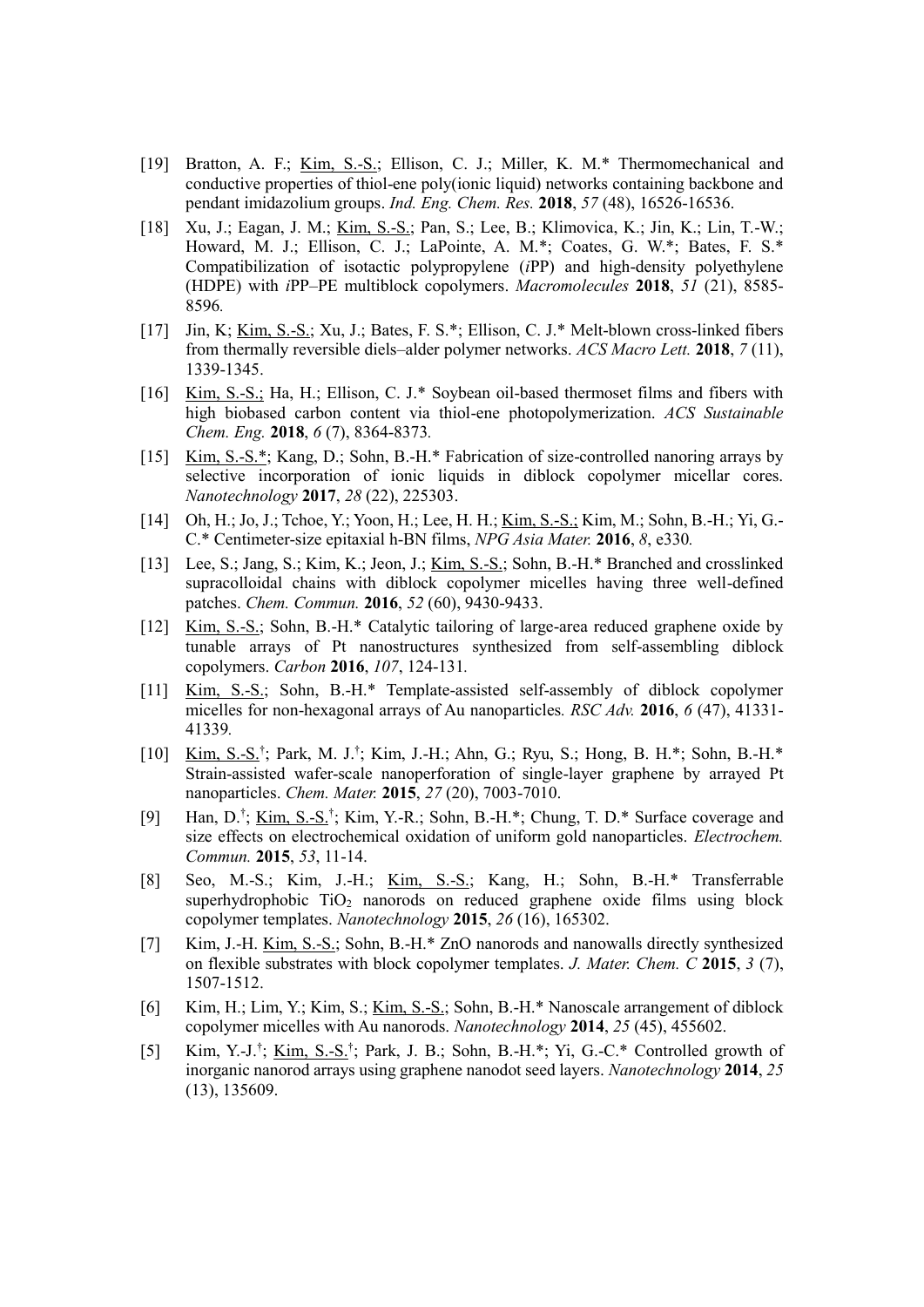- [4] Kim, S.-S.<sup>†</sup>; Kim, Y.-R.<sup>†</sup>; Chung, T. D.\*; Sohn, B.-H.\* Tunable decoration of reduced graphene oxide with Au nanoparticles for the oxygen reduction reaction. *Adv. Funct. Mater.* **2014**, *24* (19), 2764-2771. (inside cover; selected as one of Hottest Articles from the Advanced Materials family)
- [3] Kim, Y.-J.; Tukiman, H.; Lee, C.-H.; Kim, S.-S.; Park, J.; Sohn, B.-H.; Kim, M.; Yi, G.- C.; Jung, R.; Liu, C.\* Hydrothermal growth of ZnO microstructures on Ar plasma treated graphite. *Curr. Appl. Phys.* **2013**, *14* (3), 269-274.
- [2] Suh, Y. J.; Lu, N.; Park, S. Y.; Lee, T. H.; Lee, S. H.; Cha, D. K.; Lee, M. G.; Huang, J.; Kim, S.-S.; Sohn, B.-H.; Kim, G.-H.; Ko, M. J. Kim, J.; Kim, M. J.\* Three-dimensional observation of TiO<sup>2</sup> nanostructures by electron tomography. *Micron* **2013**, *46*, 35-42.
- [1] Kim, S.-S.; Choi, J.-Y.; Kim, K.; Sohn, B.-H.\* Large area tunable arrays of graphene nanodots fabricated using diblock copolymer micelles. *Nanotechnology* **2012**, *23* (12), 125301.

#### **■ Manuscripts under Peer Review and Pre-prints**

[1] Shin, H. Y.; Jo, S. M.; Kim, S.-S.\* Oxidative depolymerization of lignin assisted by potassium *tert*-butoxide and its effect on color and UV absorption. *Submitted.*

## **■ Conference Presentations**

- [29] Kim, S.-S.; Irradiation techniques for accelerated thermostabilization of lignin derivatives as precursors of carbon fibers. Spring Conference of the Korean Society for Composite Materials, Jeju, Korea, May 18-20, 2022.
- [28] Kim, S.-S.; UV-assisted oxidative cross-linking for the efficient manufacturing of lignin-derived carbon fibers. Fall Meeting of the Polymer Society of Korea, Gyeongju, Korea, Oct 21-22, 2021.
- [27] Kim, S.-S.; Lau, C. M.; Lillie, L. M.; Tolman, W. B.; Reineke, T. M.; Ellison, C. J. Degradable thermoset fibers containing renewable carbohydrate-derived diol subunits. The 258th American Chemical Society National Meeting & Exposition, San Diego, CA, Aug 25-29, 2019.
- [26] Kim, S.-S. Catalytic nanopatterning of graphene using arrayed Pt nanostructures synthesized from thin films of diblock copolymers. Spring Meeting of the Korean Carbon Society, Daegu, Korea, May 16-17, 2019.
- [25] Kim, S.-S.; Ha, H.; Ellison, C. J. All soybean oil-based thermoset films and fibers with high biorenewable content. The 256th American Chemical Society National Meeting & Exposition, Boston, MA, Aug 19-23, 2018.
- [24] Kim, S.-S.; Ha, H.; Ellison, C. J. Thiol-ene photopolymerizations for manufacturing high-performance fibers. Annual Meeting of Industrial Partnership for Research in Interfacial & Materials Engineering, Minneapolis, MN, May 29-31, 2018.
- [23] Kim, S.-S.; Janes, D. W.; Shanmuganathan, K.; Chou, D. Y.; Ellison, C. J. Soybean oil based thermoset materials with high biorenewable content. Annual Meeting of American Institute of Chemical Engineers, Minneapolis, MN, Oct 29-Nov 3, 2017.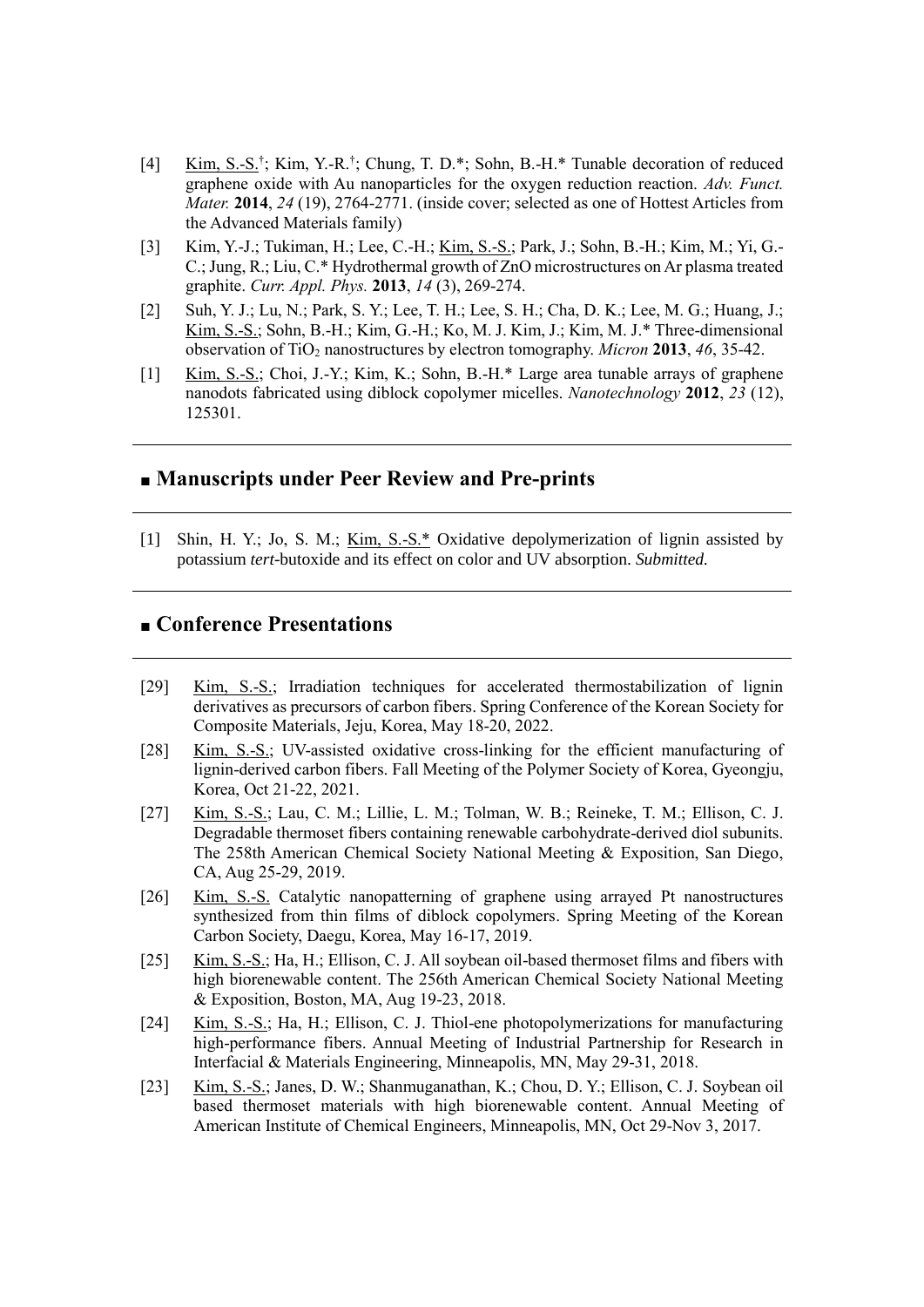- [22] Kim, S.-S.; Young, W. W.; Oquendo, L. E.; Maher, M. J.; Zhou, S.; Asano, Y.; Hillmyer, M. A.; Wilson, C. G.; Ellison, C. J. High-χ block copolymers with high etch selectivity for sub-10 nm patterning. Annual Meeting of American Institute of Chemical Engineers, Minneapolis, MN, Oct 29-Nov 3, 2017.
- [21] Kim, S.-S.; Fang, Y.; Ellison, C. J. Thiol-ene photopolymerizations for manufacturing high-performance fibers. Annual Meeting of Industrial Partnership for Research in Interfacial & Materials Engineering, Minneapolis, MN, May 30-Jun 1, 2017.
- [20] Kim, S.-S.; Lee, C. S.; Sohn, B.-H. Directed self-assemblies of diblock copolymers for ordered inorganic nanostructures. The 251st American Chemical Society National Meeting & Exposition, San Diego, CA, Mar 13-17, 2016.
- [19] Kim, S.-S.; Sohn, B.-H. Nanopatterning of reduced graphene oxide by Pt nanostructures synthesized from diblock copolymers. Materials Research Society Spring Meetings & Exhibits, San Francisco, CA, Apr 6-10, 2015.
- [18] Kim, S.-S.; Sohn, B.-H. Pt nanostructures synthesized from diblock copolymers and their micelles to tailor large-area graphene. Materials Research Society Fall Meetings & Exhibits, Boston, MA, Nov 30-Dec 5, 2014.
- [17] Kim, S.-S.; Sohn, B.-H. Diblock copolymers and their micelles to fabricate catalytic Pt nanostructures for graphene etching. Fall Meeting of the Polymer Society of Korea, Jeju, Korea, Oct 6-8, 2014.
- [16] Kim, S.-S.; Kang, H.; Sohn, B.-H. Reduced graphene oxide films tailored by Pt nanostructures synthesized from diblock copolymers and their micelles. Spring Meeting of the Polymer Society of Korea, Daejeon, Korea, Apr 10-11, 2014.
- [15] Kim, S.-S.; Park, M. J.; Hong, B.H.; Sohn, B.-H. Arrays of Pt nanoparticles synthesized from diblock copolymer micelles for the perforation of graphene films. Korea-Germany International Research Training Group Symposium on Self-Organized Materials for Optoelectronics. Daejeon, Korea, Feb 17-22, 2014.
- [14] Kim, S.-S.; Park, M. J.; Hong, B.H.; Sohn, B.-H. Large-area nanoperforated graphene by arrays of nanoparticles fabricated from diblock copolymer micelles. Materials Research Society Fall Meetings & Exhibits, Boston, MA, Dec 1-6, 2013.
- [13] Kim, S.-S.; Sohn, B.-H. Complex arrays of titania nanostructures and metal nanoparticles fabricated by diblock copolymers and their micelles. The 112nd General Meeting of the Korean Chemical Society, Changwon, Korea, Oct 16-18, 2013.
- [12] Kim, S.-S.; Kim, J.-H.; Sohn, B.-H. Nanopatterning of reduced graphene oxide films by arrays of nanoparticles fabricated by diblock copolymer micelles. German-Korean Polymer Symposium, Hamburg, Germany, Aug 26-30, 2013.
- [11] Kim, S.-S.; Chae, S.; Lee, J.-K.; Sohn, B.-H. Transferable graphene films with nanoparticles by diblock copolymer micelles for electrochemical applications. Spring Meeting of the Polymer Society of Korea, Daejeon, Korea, Apr 11-12, 2013.
- [10] Kim, S.-S.; Kim, Y.-R.; Sohn, B.-H. Graphene films with arrays of nanoparticles by diblock copolymer micelles and their electrochemical properties. Korea-Germany International Research Training Group Symposium on Self-Organized Materials for Optoelectronics. Seoul, Korea, Feb 25-28, 2013.
- [9] Kim, S.-S.; Kim, Y.-R.; Sohn, B.-H. Nanopatterned and nanoparticle-decorated graphene in large area fabricated by diblock copolymer micelles. Materials Research Society Fall Meetings & Exhibits, Boston, MA, Nov 25-30, 2012.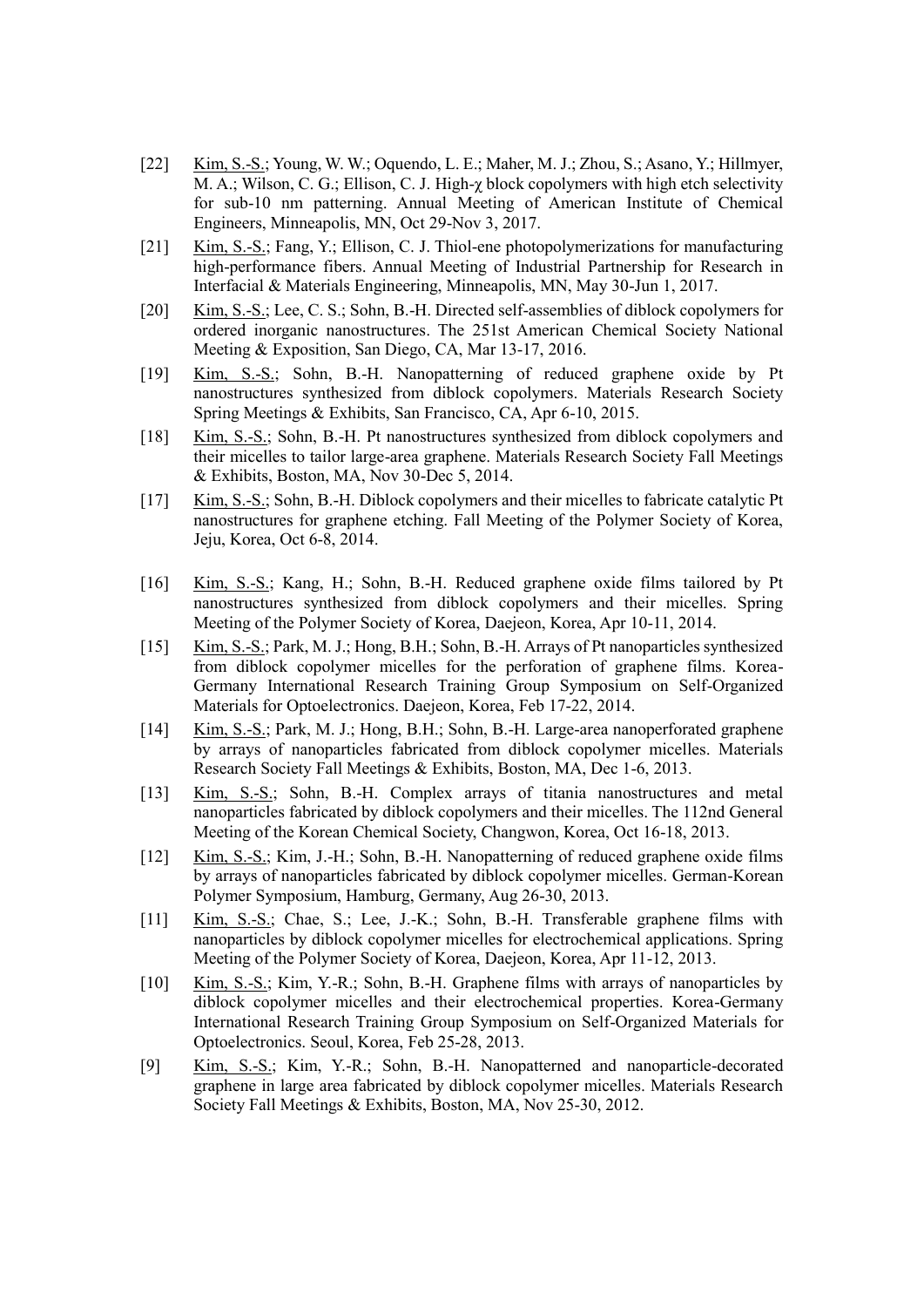- [8] Kim, S.-S.; Sohn, B.-H. Graphene decorated with arrays of tunable nanoparticles fabricated by diblock copolymer micelles. The 24th International Liquid Crystal Conference, Mainz, Germany, Aug 19-24, 2012.
- [7] Kim, S.-S.; Lee, Y.; Kim, J.-H.; Ku, S.; Sohn, B.-H. Fabrication of nanostructured titanium dioxides by nanotemplates of block copolymers. Institute of Electrical and Electronics Engineers Nanotechnology Materials and Device Conference, Jeju, Korea, Oct 18-21, 2011.
- [6] Kim, S.-S.; Kim, J.-H.; Ku, S.; Sohn, B.-H. Tunable and transferable arrays of Au nanoparticles on reduced graphene oxides. Fall Meeting of the Polymer Society of Korea, Gwangju, Korea, Oct 6-7, 2011.
- [5] Kim, S.-S.; Kim, J.-H.; Lee, Y.; Sohn, B.-H. Thin films of diblock copolymers and their micelles for the fabrication of inorganic nanostructures. The 242nd American Chemical Society National Meeting & Exposition, Denver, CO, Aug 28-Sep 1, 2011.
- [4] Kim, S.-S.; Kim, J.-H.; Chae, S.; Sohn, B.-H. Graphene nanodot arrays by diblock copolymer micelles. Spring Meeting of the Polymer Society of Korea, Daejeon, Korea, Apr 7-8, 2011.
- [3] Kim, S.-S.; Lee, Y.; Sohn, B.-H. Fabrication of nanostructured inorganic materials by self-assemblies of diblock copolymers. The 241st American Chemical Society National Meeting & Exposition, Anaheim, CA, Mar 27-31, 2011.
- [2] Kim, S.-S.; Jeon, S.-M; Kim, H. K.; Lee, Y.; Sohn, B.-H. Self-assemblies of diblock copolymers for nanostructured carbon and inorganic materials. The 240th American Chemical Society National Meeting & Exposition, Boston, MA, Aug 22-26, 2010.
- [1] Kim, S.-S.; Sohn, B.-H. Diblock copolymer micelle lithography for the fabrication of nanostructured carbon materials. Fall Meeting of the Polymer Society of Korea, Daegu, Korea, Oct 7-8, 2010.

### **■ Patents**

- [5] Kim, S.-S.; Shin, H.Y.; Jo, S. M.; Lee, S. Oxidatively depolymerized lignin and manufacturing method thereof, and UV-blocking composition including the same. KR 10- 2022-0025514.
- [4] Kim, S.-S.; Jo, S. M.; Kim, C. S.; Lee, S. Fatty acid-functionalized lignin, spinning fiber and carbon fiber manufactured from the same, and manufacturing method thereof. PCT/KR2021/000966.
- [3] Kim, S.-S.; Jo, S. M.; Kim, C. S.; Lee, S. Fatty acid-functionalized lignin, spinning fiber and carbon fiber manufactured from the same, and manufacturing method thereof. KR 10-2021-0009528.
- [2] Sohn, B.-H.; Seo, M.-S.; Kim, S.-S.; Han, C.-S. Transferring method of nanorod. KR 10- 1754783, Jun 30, 2017.
- [1] Sohn, B.-H.; Han, C.-S.; Woo, J. Y.; Kim, S.-S. Fabricating method of graphene decorated with nanoparticles. KR 10-1620875-0000, May 9, 2016.